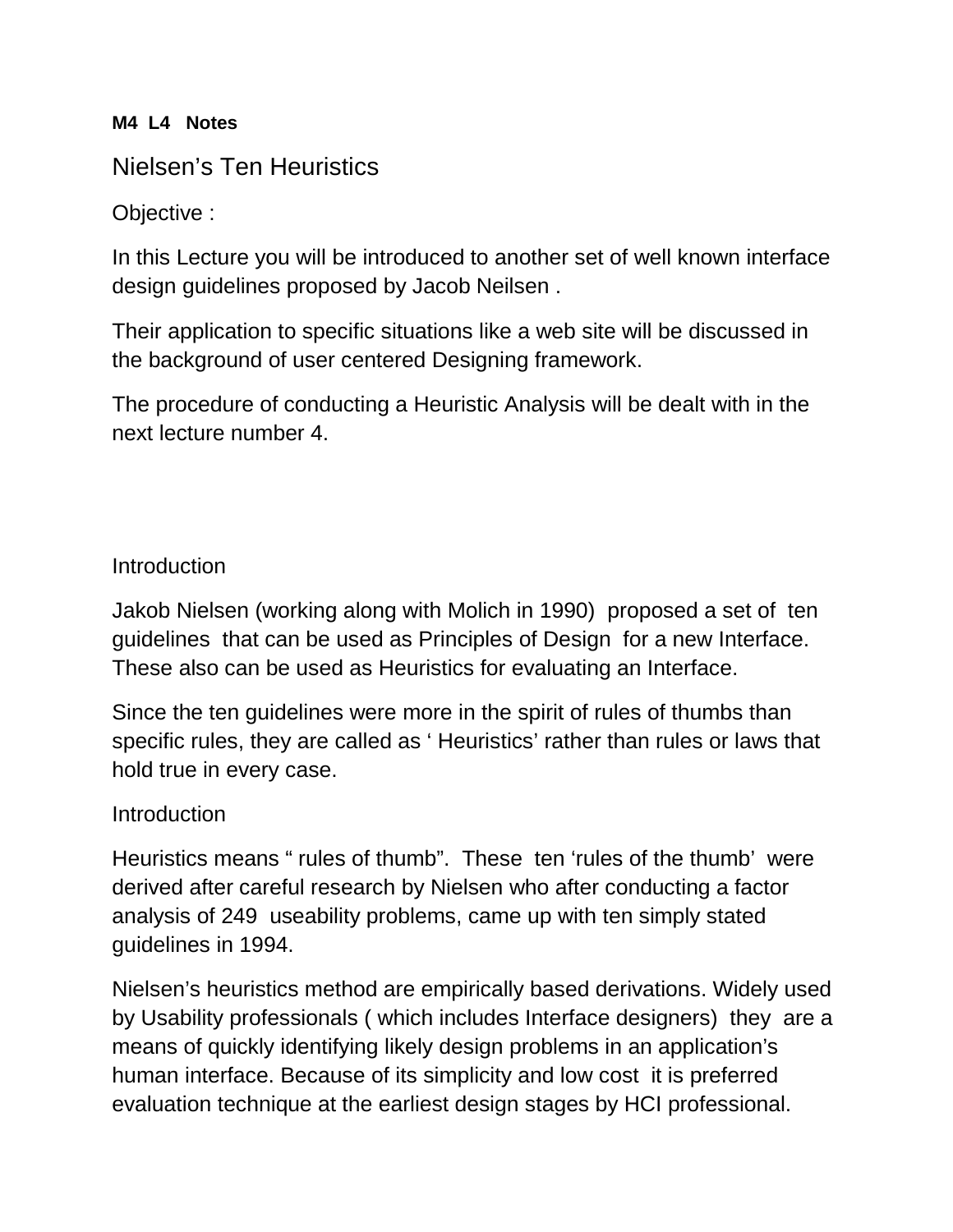Heuristics evaluation is s systematic process of inspection of a user interface for usability problems. It is both a " before design finalisation' predictive method as well as an ' after design ' evaluation and rating method.

The goal of heuristic evaluation is to find the usability problems in design

So that they can be attended to as integral part of an iterative design processes.

Heuristic evaluation method involves having a small set of evaluators ( 5 to 7) examine the interface and judge its compliance with recognized usability principles such as Nielsen's ten Usability principles.

The Ten Principles Listed

- 1. **Visibility of system status**
- 2. **Match between system and the real world**
- 3. **User control and freedom**
- 4. **Consistency and standards**
- 5. **Error prevention**
- 6. **Recognition rather than recall**
- 7. **Flexibility and efficiency of use**
- 8. **Aesthetic and minimalist design**
- 9. **Help users recognize, diagnose, and recover from errors**
- **10. Provision of Help and documentation**

Each principle explained. ([Copyright](http://www.useit.com/about/copyright.html) © 2005 by Jakob Nielsen. ISSN 1548-5552)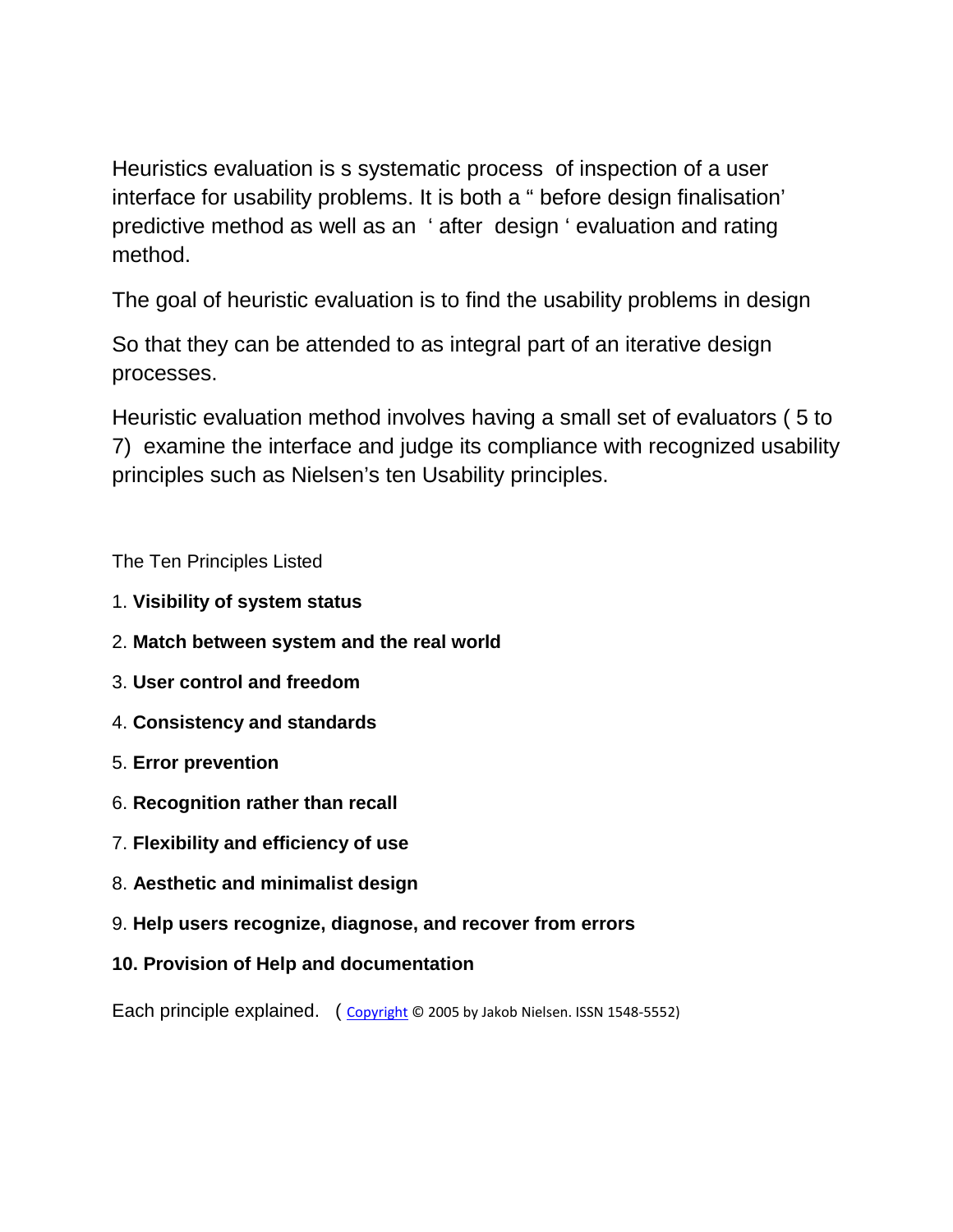#### **Visibility of system status**

*The system should always keep users informed about what is going on, through appropriate feedback within reasonable time.* 

**Explanation:** This means the user needs to be constantly made aware of his/her interaction with the interface while interacting. The control response ratio ( input – output time) need to be as small as possible. Any interface needs to communicate that it is in a ready state to be operated upon – at the start of an interaction cycle. ( A glowing LED / flashing element indicating that the interface is live.)

#### **Match between system and the real world**

*The system should speak the users' language, with words, phrases and concepts*  familiar to the user, rather than system-oriented terms. Follow real-world conventions, *making information appear in a natural and logical order.* 

**Explanation:** Technical jargon or using terms like ' Initiate' or 'Load' in pace of ' Start' contributes to initial mismatch between the users cognitive process and machines feed back dialogue.

An interface need to allow smooth transition from contextual 'reality' world to artificial machine world o9rin other words from ' reality' to 'digitality'.

Tendency to use programming language and syntax on the display , while understandable to the software programmer, will certainly be a mismatch to a user.

#### **User control and freedom**

*Users often choose system functions by mistake and will need a clearly marked "emergency exit" to leave the unwanted state without having to go through an extended dialogue. Support undo and redo.* 

**Explanation:** Sequential thought process in a user that follows a simple everyday human logic need to be reflected in the dialogue between the machine and the user via the interface.

This leads to the feeling in the user that the machine is obeying the user's command and therefore the user is in control during the interaction. Being in control implies that one can choose to stop interacting an time rather than be forced or trapped by the interface into inaction.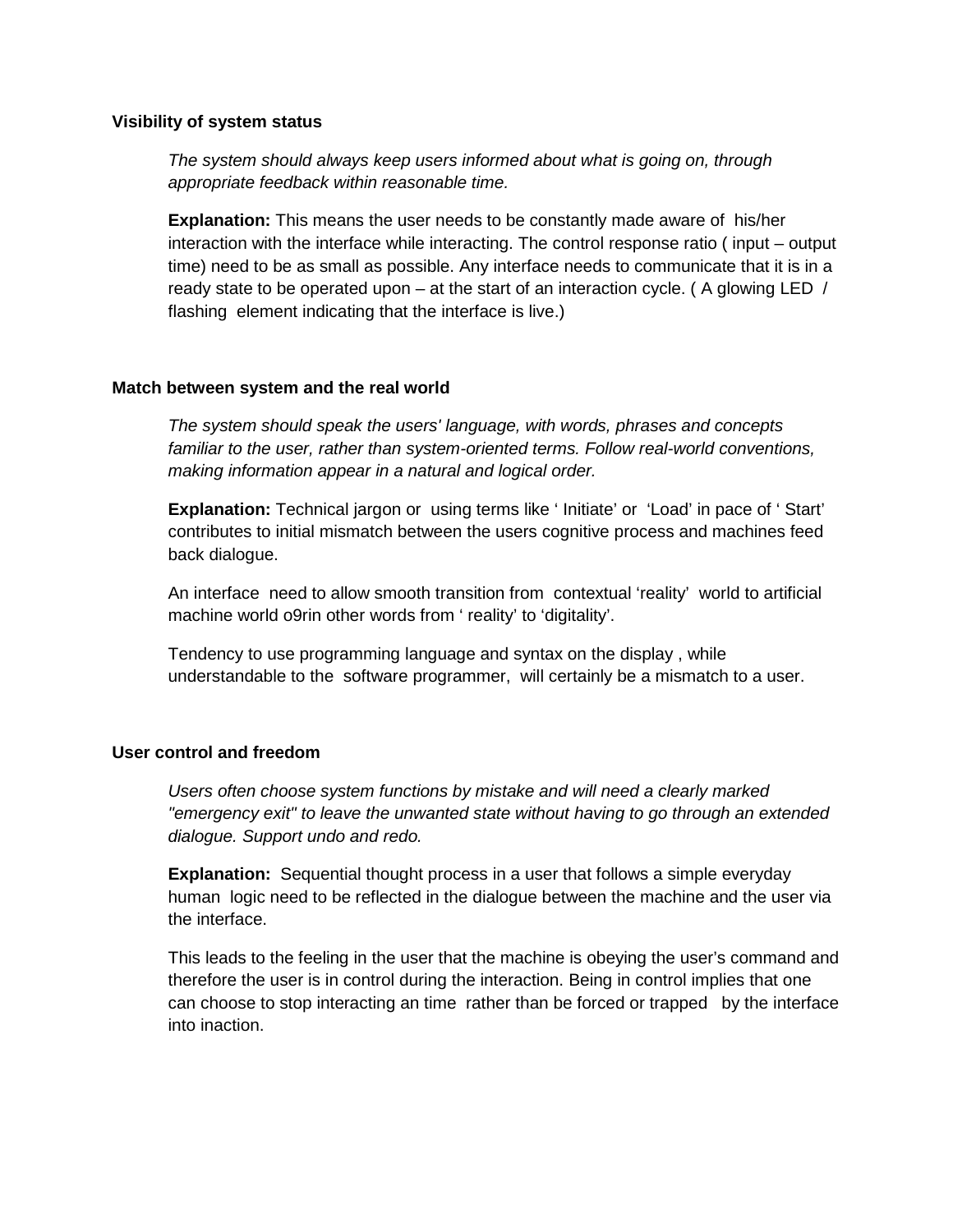#### **Consistency and standards**

*Users should not have to wonder whether different words, situations, or actions mean the same thing. Follow platform conventions.* 

**Explanation:** Within an interface if multiple words or actions are used to mean the same thing , it only leads to confusion in the user due to perceived lack of consistency. Interaction pattern gets disrupted. When pattern becomes complex, user's cognitive load increases.

Consistency in dialogue as well as in visual elements is achieved by specifying and adhering to a dictionary of words / labels/ symbols/ colors which together form a ' standard' – a prescribed set – compulsorily to be followed.

### **Error prevention**

*Even better than good error messages is a careful design which prevents a problem from occurring in the first place. Either eliminate error-prone conditions or check for them and present users with a confirmation option before they commit to the action.* 

**Explanation:** To err is human. Errors can happen regardless the level of expertise of the user or familiarity of the interface. A good principle of design is to seek out error prone interactions , build in error prevention within the dialogue. Forewarning, restricting , prompting , retracing or recovery routes , etc are means of addressing errors. Errors lead to a situation wherein users feel subdued by a machine. Anticipating for errors and incorporating preventive measures ensures fear free and ego free user thereby giving importance to H in HCI through I.

#### **Recognition rather than recall**

*Minimize the user's memory load by making objects, actions, and options visible. The user should not have to remember information from one part of the dialogue to another. Instructions for use of the system should be visible or easily retrievable whenever appropriate.* 

**Explanation:** Reduction on cognitive load during the interaction ensures that the user is not asked to rely on means and methods that extract human cost. If an interface requires specilised training and use of memory to operate it will be quickly abandoned by the human user.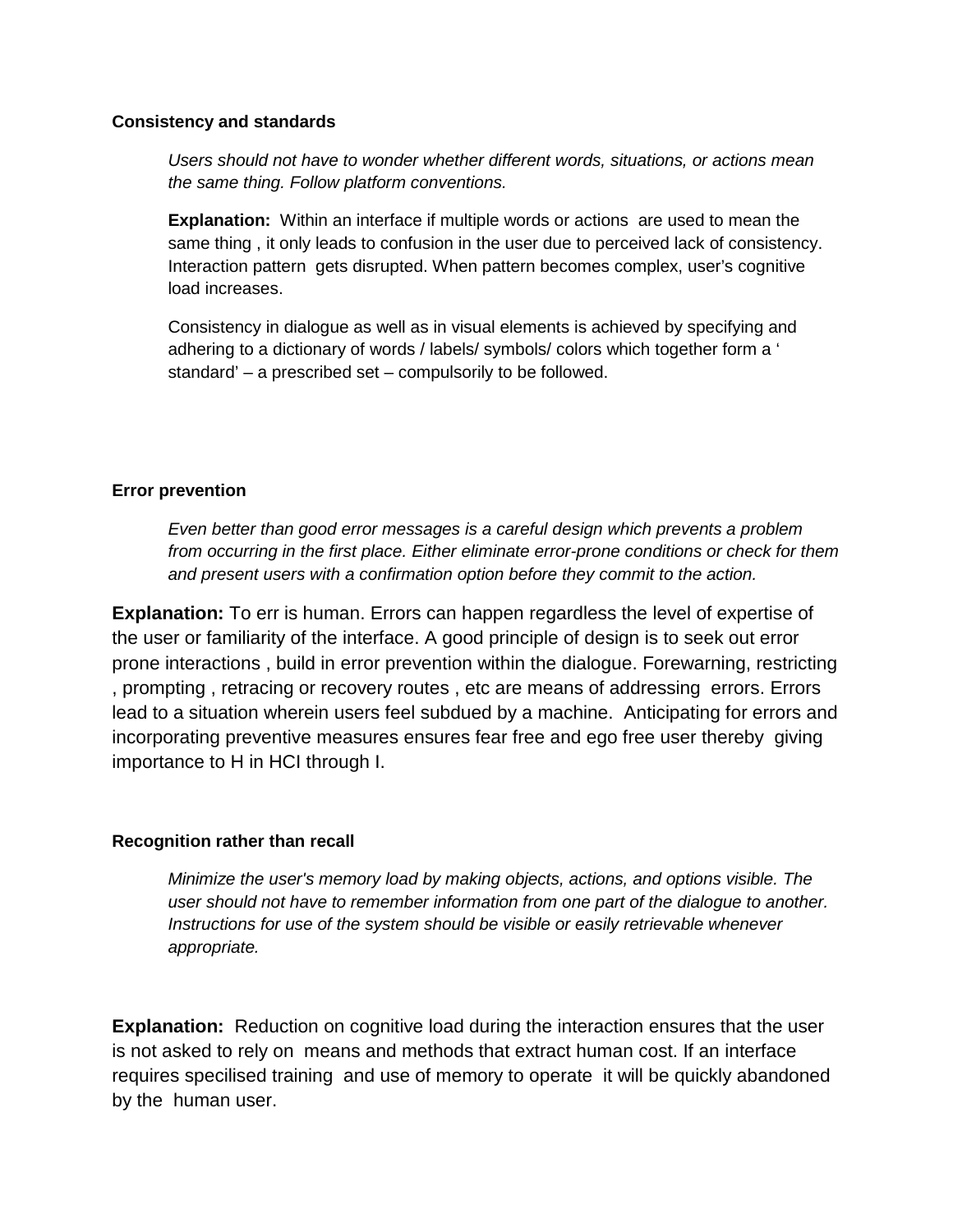Analogy, metaphor, symbols, sounds, etc are used as design elements in an interface to ease recall thereby eliminating the need for ' thinking while interacting' and memory loads for the user.

### **Flexibility and efficiency of use**

*Accelerators -- unseen by the novice user -- may often speed up the interaction for the expert user such that the system can cater to both inexperienced and experienced users. Allow users to tailor frequent actions.* 

**Explanation:** Once a user becomes adept at using an interface , he/she upgrades into a higher level user from a novice. Such users will always seek to complete the task faster . An interface need to allow this. It needs to be flexible and make it possible for the user to adopt quicker dialogues through shortcuts. The user feels efficient as well as proficient.

### **Aesthetic and minimalist design**

*Dialogues should not contain information which is irrelevant or rarely needed. Every extra unit of information in a dialogue competes with the relevant units of information and diminishes their relative visibility.* 

**Explanation:** Visual clutter in he interface only adds to inefficiency however impressive it is visually. Simplicity is equal to efficiency is equal to elegance is equal to beauty is the aesthetic algorithm in minimalism. Use of least number of elements ( minimalism) is more 'scientific' rather than 'artistic'.

## **Help users recognize, diagnose, and recover from errors**

*Error messages should be expressed in plain language (no codes), precisely indicate the problem, and constructively suggest a solution.* 

**Explanation:** No body likes to be loudly informed that he/ she has erred. Error messages need to be disused as suggestions / prompts and precise instructions so as to be able to correct the error and recover. The learning component in errors so that the user recognizes the error as it is being made, or recognizes the reason why the error happened in the first place – helps the user learn.